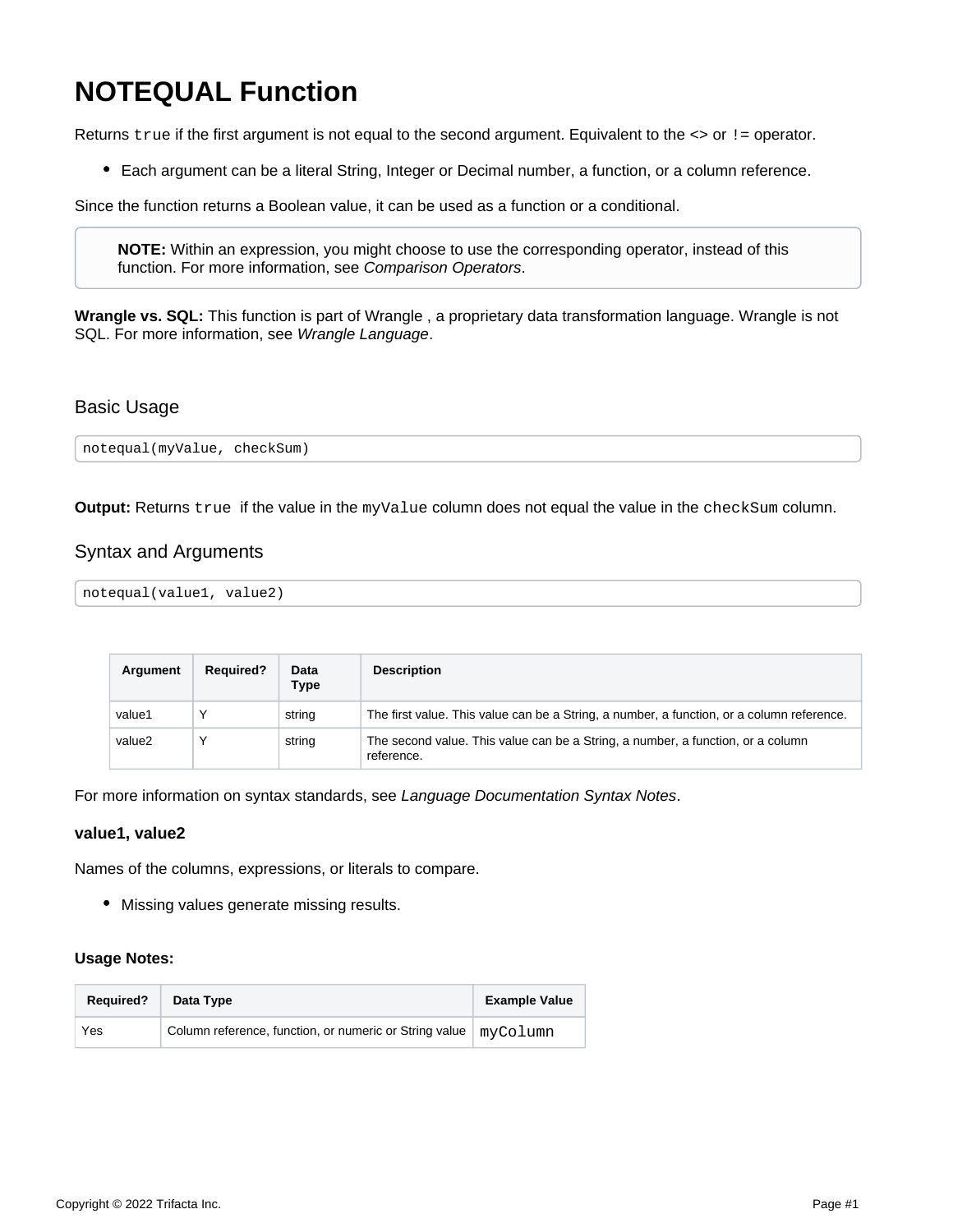# Examples

**Tip:** For additional examples, see [Common Tasks](https://docs.trifacta.com/display/AWS/Common+Tasks).

## **Example - Basic Equal and Notequal Functions**

This example demonstrates comparison functions.

#### **Functions:**

| <b>Item</b>                        | <b>Description</b>                                                                                                                  |
|------------------------------------|-------------------------------------------------------------------------------------------------------------------------------------|
| <b>EQUAL Function</b>              | Returns $true$ if the first argument is equal to the second argument. Equivalent to the = operator.                                 |
| <b>NOTEQUAL</b><br><b>Function</b> | Returns $true$ if the first argument is not equal to the second argument. Equivalent to the $\leq$ or $!=$ operator.                |
| <b>ISEVEN Function</b>             | Returns true if the argument is an even value. Argument can be an Integer, a function returning Integers, or a<br>column reference. |
| <b>ISODD Function</b>              | Returns true if the argument is an odd value. Argument can be an Integer, a function returning Integers, or a<br>column reference.  |

In this example, the dataset contains current measurements of the sides of rectangular areas next to the size of those areas as previously reported. Using these functions, you can perform some light analysis of the data.

#### **Source:**

| sideA | sideB          | reportedArea |
|-------|----------------|--------------|
| 4     | 14             | 56           |
| 6     | 6              | 35           |
| 8     | 4              | 32           |
| 15    | 15             | 200          |
| 4     | $\overline{7}$ | 28           |
| 12    | 6              | 70           |
| 9     | 9              | 81           |

### **Transformation:**

In the first test, you are determining if the four-sided area is a square, based on a comparison of the measured values for sideA and sideB:

| <b>Transformation Name</b>    | New formula         |
|-------------------------------|---------------------|
| Parameter: Formula type       | Single row formula  |
| <b>Parameter: Formula</b>     | EQUAL(sideA, sideB) |
| Parameter: New column<br>name | 'isSquare'          |